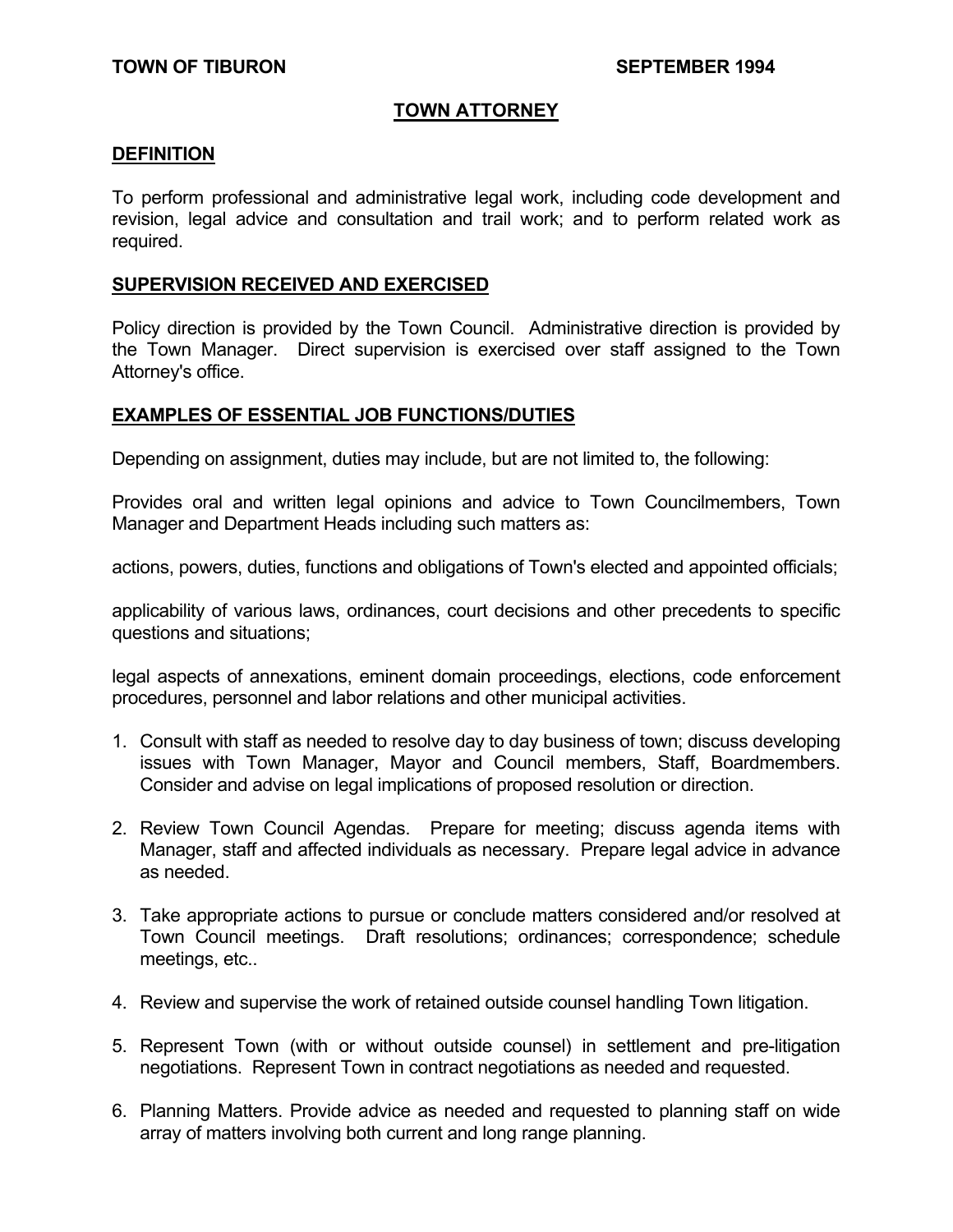| <b>TOWN OF TIBURON</b> | Page |
|------------------------|------|
| Town Attorney          |      |
| (Continued)            |      |

- 7. Personnel/Labor Matters. Advise Manager and department heads on issues pertaining to personnel, discipline, and labor;
- 8. Attend Town Council meetings and other Commission, Board or Committee meetings as may be required.
- 9. Attend to the day to day legal affairs of the Town. Draft and review contracts, deeds/easements, correspondence. Perform routine legal duties: legal research, reading cases, reading legal journals etc.; read mail, prepare response when needed.
- 10. Discuss problems, issues with residents. Respond to phone calls, drop-ins, etc. Participate in resolution of local problems as needed and useful.
- 11. Discuss problems, issues with developers, builders. Respond to phone calls, drop-ins, etc.; schedule meetings with planning staff, concerned council members.
- 12. Participate in Bay Area City Attorney functions, City attorney division of LCC and other professional organizations to maintain knowledge of current state of municipal law and municipal affairs.

# **JOB RELATED AND ESSENTIAL QUALIFICATIONS**

## **Knowledge of:**

- Organization, duties, powers, limitations and authority of local government, their officials, departments and the Town Attorney's office.
- Legal principles and practices pertaining to local government including civil criminal, constitutional and administrative law and procedures.
- Ordinances, statutes and court decisions affecting municipal corporations.
- Local, State and Federal judicial procedure and rules of evidence.
- Legal research methods.
- Established precedents and sources of legal reference applicable to municipal activities.
- Principles and practices of public administration with respect to budgeting, supervision